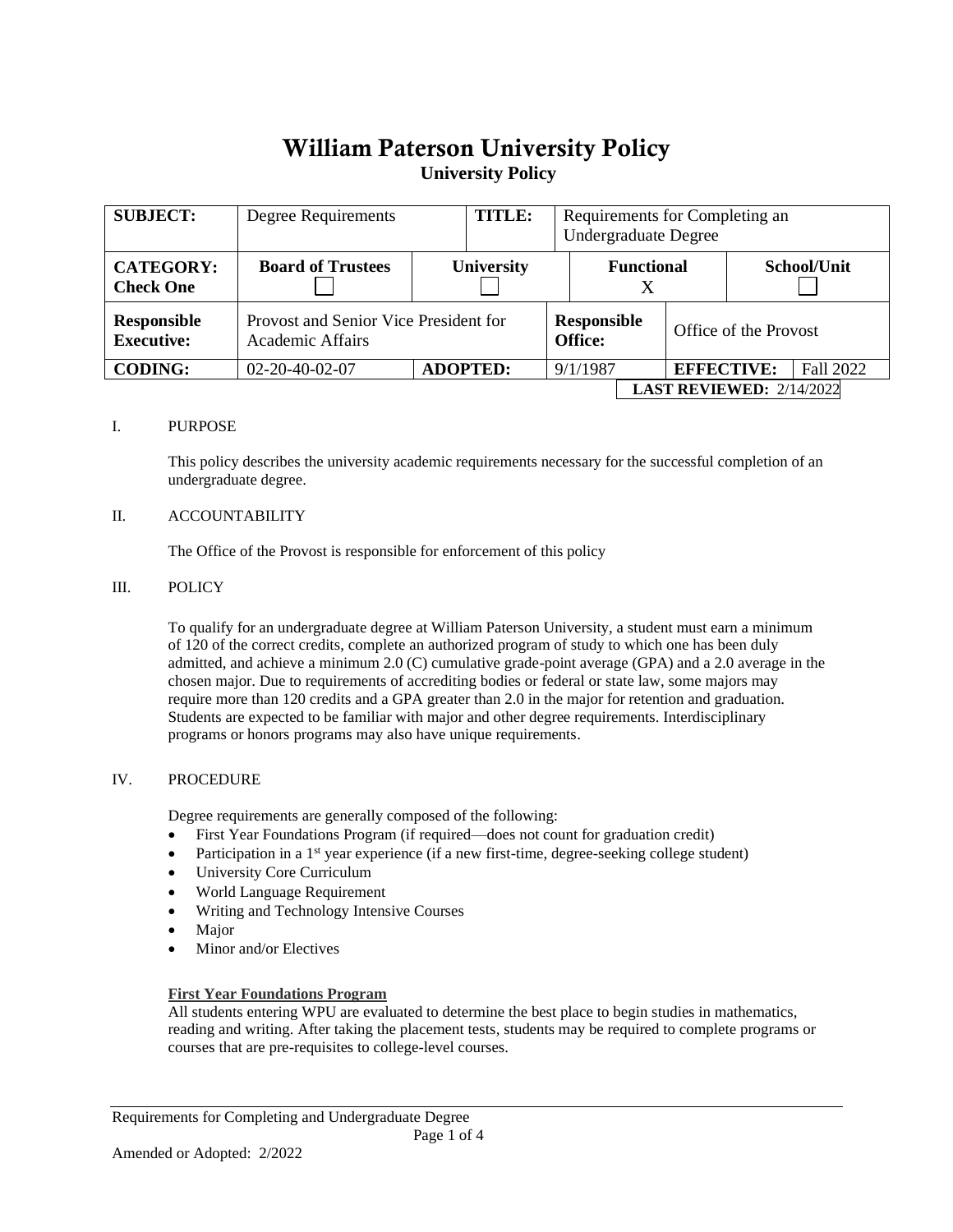A full description of the First Year Foundations Program can be found at: https://www.wpunj.edu/firstyearfoundations/program-overview.html

Most programs required in the First Year Foundations Program do not carry academic credit, do not count towards a student's semester credit load and do not count as part of the 120 credits required for graduation. Foundations courses that are offered for credit count towards a student's semester credit load and may be used to determine full-time status but do not count as part of the 120 credits required for graduation.

All First-Year Foundation courses and programs must be completed before beginning the third semester.

# **First Year Experience**

All first-time first-year students are required to participate in non-credit bearing first year experience program. Information can be found at https://www.wpunj.edu/new-student-programs/wp101.html

## **University Core Curriculum**

The University Core Curriculum (UCC) is the "general education" program at William Paterson University. Course requirements are shown in the table below**:**

| Area                              |                                             | Credits        | Level            |
|-----------------------------------|---------------------------------------------|----------------|------------------|
| 1: Personal Well-Being            |                                             | 3              | 1000 or 2000     |
| 2: Expression                     | Arts and Communication                      | 3              | 1000 or 2000     |
|                                   | Writing                                     | 3              | $1000$ or $2000$ |
|                                   | Literature                                  | 3              | 1000 or 2000     |
| 3: Ways of                        | Philosophical Perspectives                  | 3              | 1000 or 2000     |
| Knowing                           | <b>Historical Perspectives</b>              | 3              | $1000$ or $2000$ |
|                                   | Social and Behavioral Sciences <sup>1</sup> | 6              | 1000 or 2000     |
|                                   | Scientific Perspectives                     | $\overline{4}$ | 1000 or 2000     |
|                                   | <b>Quantitative Thinking</b>                | 3              | 1000 or 2000     |
| 4: Diversity and Justice          |                                             | 3              | 2000             |
| 5: Community and Civic Engagement |                                             | 3              | 2000 or higher   |
| 6: Global Awareness               |                                             | 3              | 2000 or higher   |
| Total                             |                                             | 40             |                  |

<sup>1</sup>Must take two courses in two different disciplines

## *Integration with the Major*

To allow for better integration of the UCC and academic major, students may use up to three courses in their major to fulfill UCC requirements. One of these UCC/major courses may be a foundational course offered in Areas One, Two or Three. All UCC/major designated courses must be approved for use within the UCC.

Courses in Areas Four, Five and Six (Diversity and Justice, Community and Civic Engagement, and Global Awareness) may be taken within student majors. Such courses can thus be used to satisfy both Core and major requirements.

## *Sequence*

To ensure a developmental sequence of courses within the Core, students are expected to:

- Take at least 15 credits in Areas 1-3 before they take Area 4, and
- Take Area 4 before they take Area 5.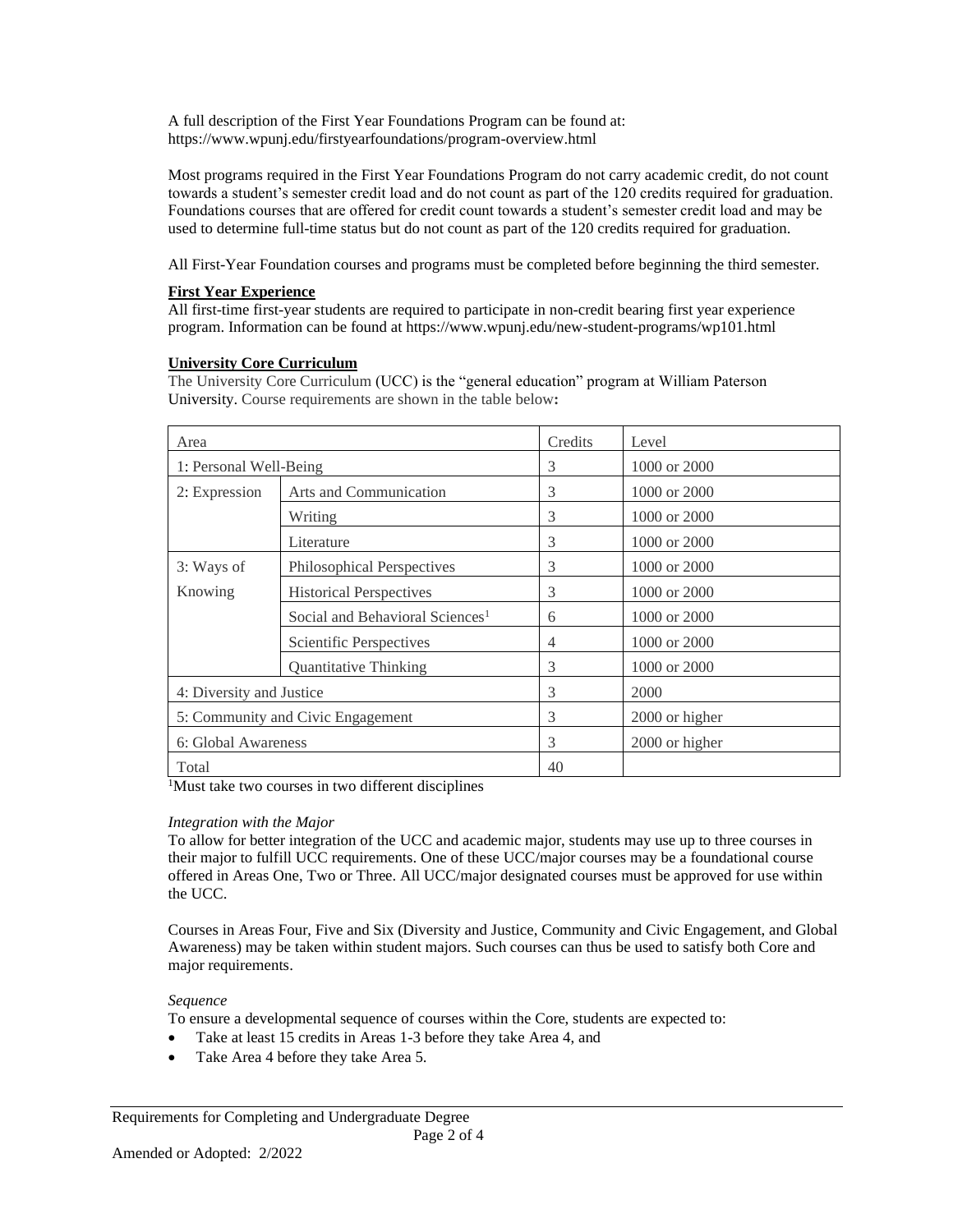# **Writing Intensive (WI) and Technology Intensive (TI) Requirements**

William Paterson University is committed to a nurturing learning environment in which writing and technology literacies are taken seriously across disciplines. Many courses at the University are designated as "WI" or "TI." These are attributes to courses which could be in any major discipline or in the UCC. Students must complete a total of:

- Four (4) Writing Intensive (WI) courses
- Two (2) Technology Intensive (TI) courses

Thus any course - within the UCC or any major, or any minor, or any free elective - that has been designated as a WI or TI course can be used by a student to satisfy the above requirements.

## **World Language Requirement**

William Paterson requires all students with prior experience in a chosen language other than English to demonstrate competency at the Intermediate I (third-semester) level. Students with no prior experience and those who place below the Basic I level in a chosen language may begin with Basic I and fulfill their language requirement with the second-semester Basic II of that language. Students may also complete this requirement by demonstrating competency in American Sign Language at the Intermediate Level (CODS 3700).

Students with prior experience in a chosen language will be placed at the appropriate level of that language (Basic I, Basic II, Intermediate I, Intermediate II or above) based on a placement test.

- Students who place at the Intermediate II level or above have satisfied the World Language Requirement.
- Students who place into the Intermediate I level complete this requirement by completing that one course (3 credits).
- Students who place below Intermediate I take two sequential courses (6 credits) from their placement level.
- Students may be exempted from completing the World Language Requirement based on appropriate documentation approved by the Accessibility Resource Center.

Students may use pre-college credits such as Advanced Placement to demonstrate language competency and satisfy the World Language Requirement.

For further information on foreign language placement please refer to: https://www.wpunj.edu/cohss/departments/lang\_cul/foreign-languages-at-wpu/foreignlanguagerequirement.html

# **Major Course of Study**

Each student must pursue a course of study in sufficient depth to be acquainted with both the basic body of knowledge therein and the frontiers to which it reaches. Credit requirements for the academic majors vary according to type of program and may include courses within the major discipline ("Disciplinary Courses") as well as required courses from other disciplines ("Collateral Courses") that support or are pre-requisites for the disciplinary courses. 30 to 39 credits of Disciplinary Courses is typical but some majors require more.

At least one half of the Disciplinary Course credits taken to complete a major must be earned at William Paterson University.

### *Multiple Major Courses of Study*

A student may select a second major course of study. Upon successfully completing an additional major, the student is awarded a single degree. Notation of both major courses of study is made on the student's official transcript and diploma.

### **Minor Course of Study**

A minor is an optional academic program that a student may pursue in addition to their major program. Although students are not required to complete a minor in order to graduate, many minors are available for